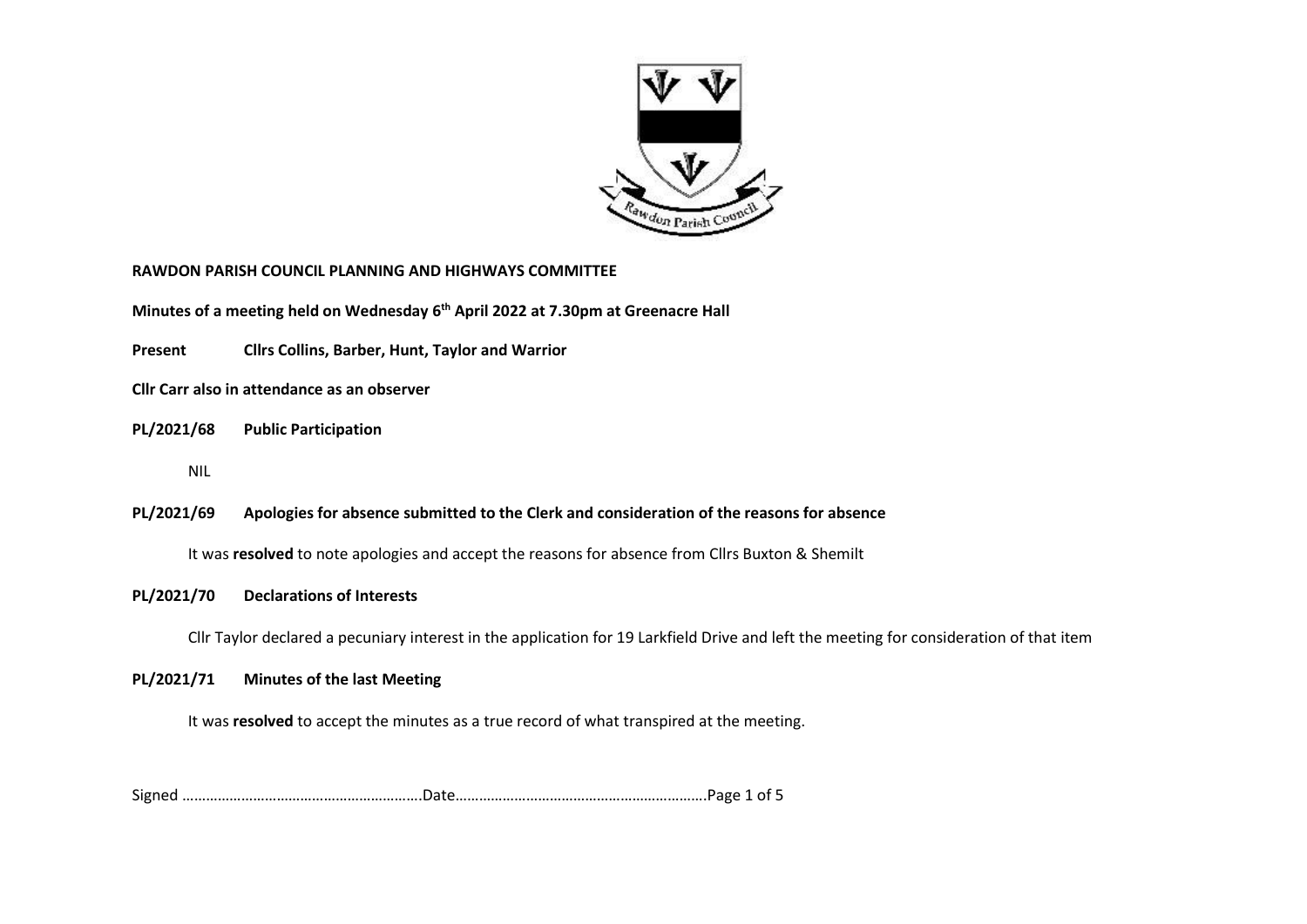**PL/2021/72 Information arising from the Minutes of the previous meeting that is not specified elsewhere on the agenda.**

NIL

### **PL/2021/73 Comments on planning applications sent by Leeds City Council**

It was **resolved** to make the following comments

| Description                                                                                                                                                                                                                                                                                                                                                                                                        | Address                                           | Reference                                    | Comment                                                                                                                                               |
|--------------------------------------------------------------------------------------------------------------------------------------------------------------------------------------------------------------------------------------------------------------------------------------------------------------------------------------------------------------------------------------------------------------------|---------------------------------------------------|----------------------------------------------|-------------------------------------------------------------------------------------------------------------------------------------------------------|
| Detached outbuilding to side of property                                                                                                                                                                                                                                                                                                                                                                           | 3 London Square Rawdon Leeds LS19 6BX             | Ref. No:<br>21/09895/FU   Status:<br>Current | The Parish Council<br>neither supports<br>nor objects to this<br>application which<br>it notes is in the<br><b>Conservation Area</b>                  |
| Conversion of garage to habitable space with windows to<br>replace garage and secondary access doors; alterations to<br>existing windows and doors; glazed Juliet balcony to<br>replace existing balcony; circular window to first floor side<br>elevation; additional rooflight to main gable roof;<br>replacement of existing front entrance glazed roof with<br>slate roof; carport with green roof to driveway | Bracken Hill The Spinney Rawdon Leeds LS19<br>6LH | Ref. No:<br>22/01470/FU   Status:<br>Current | The Parish Council<br>neither supports<br>nor objects to this<br>application which<br>it notes is in the<br><b>Conservation Area</b><br>and Greenbelt |
| Single storey side extension and alterations and extension<br>to existing raised patio to rear; part conversion of garage<br>to form a utility room                                                                                                                                                                                                                                                                | 11 Henley Close Rawdon Leeds LS19 6QB             | Ref. No:<br>22/01476/FU   Status:<br>Current | The Parish Council<br>neither supports<br>nor objects to this<br>application                                                                          |
| Part two storey part single storey side extension; single<br>storey front extension; new roof to existing extension to<br>other side.                                                                                                                                                                                                                                                                              | 5 Apperley Lane Rawdon LS19 6DA                   | Ref. No:<br>22/01727/FU   Status:<br>Current | The Parish Council<br>neither supports<br>nor objects to this<br>application                                                                          |

Signed …………………………………………………….Date……………………………………………………….Page 2 of 5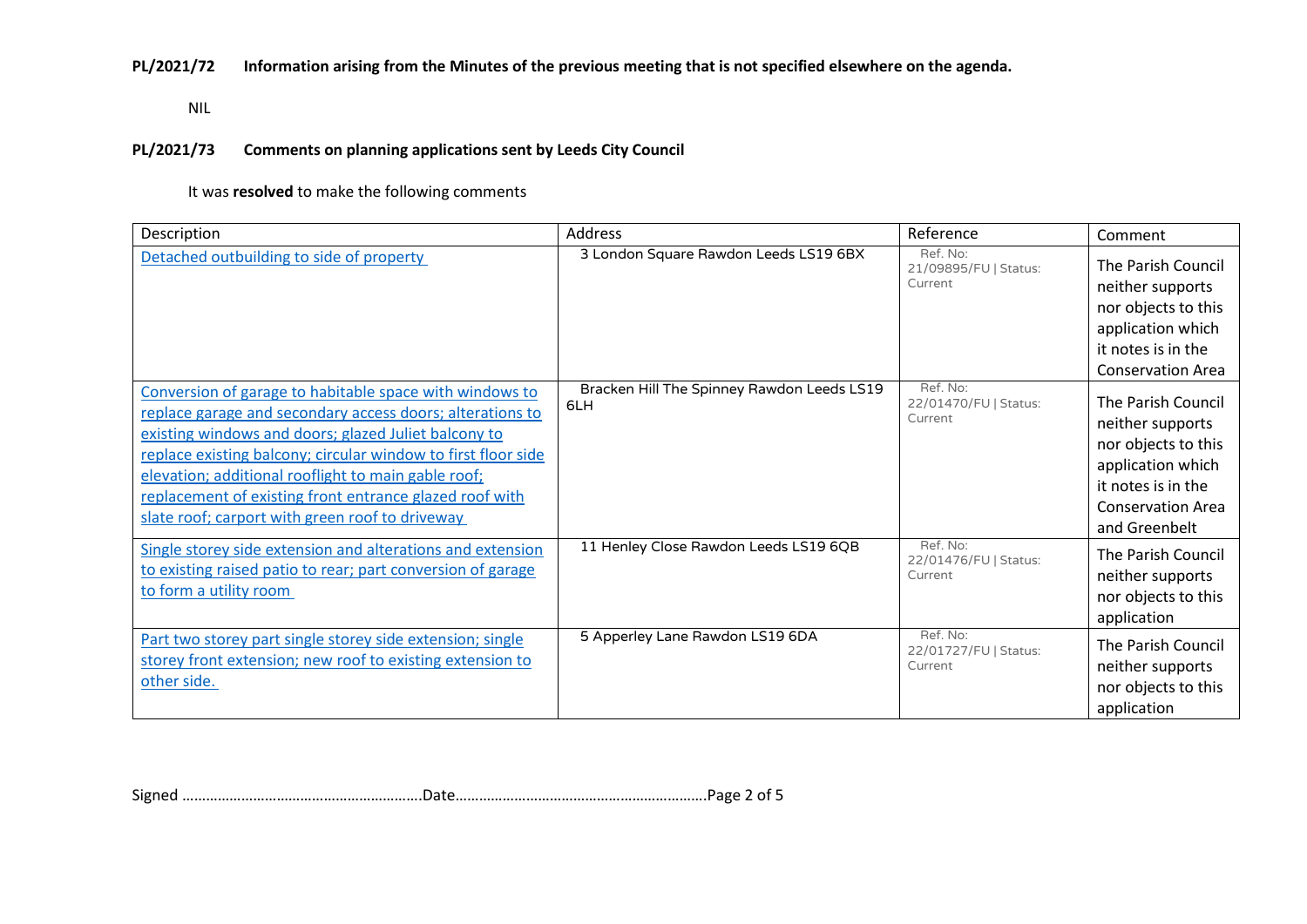| Two storey rear extension; insertion of new first floor<br>window to side                                                                                                                                                           | Whiteleaf Layton Avenue Rawdon Leeds LS19<br>6QQ                          | Ref. No:<br>22/01979/FU   Status:<br>Current  | The Parish Council<br>neither supports<br>nor objects to this<br>application              |
|-------------------------------------------------------------------------------------------------------------------------------------------------------------------------------------------------------------------------------------|---------------------------------------------------------------------------|-----------------------------------------------|-------------------------------------------------------------------------------------------|
| Variation of condition 3 (opening hours) of approval<br>15/04805/FU to amend opening hours to 0700 hours to<br>2200 hours seven days a week                                                                                         | 3B Harrogate Road Rawdon Leeds LS19 6HW                                   | Ref. No:<br>22/02027/FU   Status:<br>Current  | The Parish Council<br>neither supports<br>nor objects to this<br>application              |
| <b>Certificate of Existing Lawful Development for completion</b><br>of garage attached to main house as per approved<br>planning 27/29/00/FU (Demolition of old detached garage<br>and landscaping completed within permitted time) | Underwood Lodge Underwood Drive Rawdon<br>Leeds LS19 6LA                  | Ref. No:<br>22/01273/CLE   Status:<br>Current | Noted                                                                                     |
| Demolition of a single storey existing resistant materials<br>workshop                                                                                                                                                              | Woodhouse Grove School Apperley Lane<br>Apperley Bridge Bradford BD10 ONR | Ref. No:<br>22/02076/DEM   Status:<br>Current | Noted                                                                                     |
| Certificate of Proposed Lawful Development for a dormer<br>window to the side                                                                                                                                                       | 25 Greenacre Park Rise Rawdon Leeds LS19<br>6RU                           | Ref. No:<br>22/02244/CLP   Status:<br>Current | Noted                                                                                     |
| Alterations including new first floor extension to<br>bungalow with two storey side extension and new pitched<br>roof to existing detached garage                                                                                   | 19 Larkfield Drive Rawdon Leeds LS19 6EL                                  | Ref. No:<br>22/01381/FU   Status:<br>Current  | The Parish Council<br>considers the size<br>and mass is<br>inappropriate for<br>the site. |

Signed …………………………………………………….Date……………………………………………………….Page 3 of 5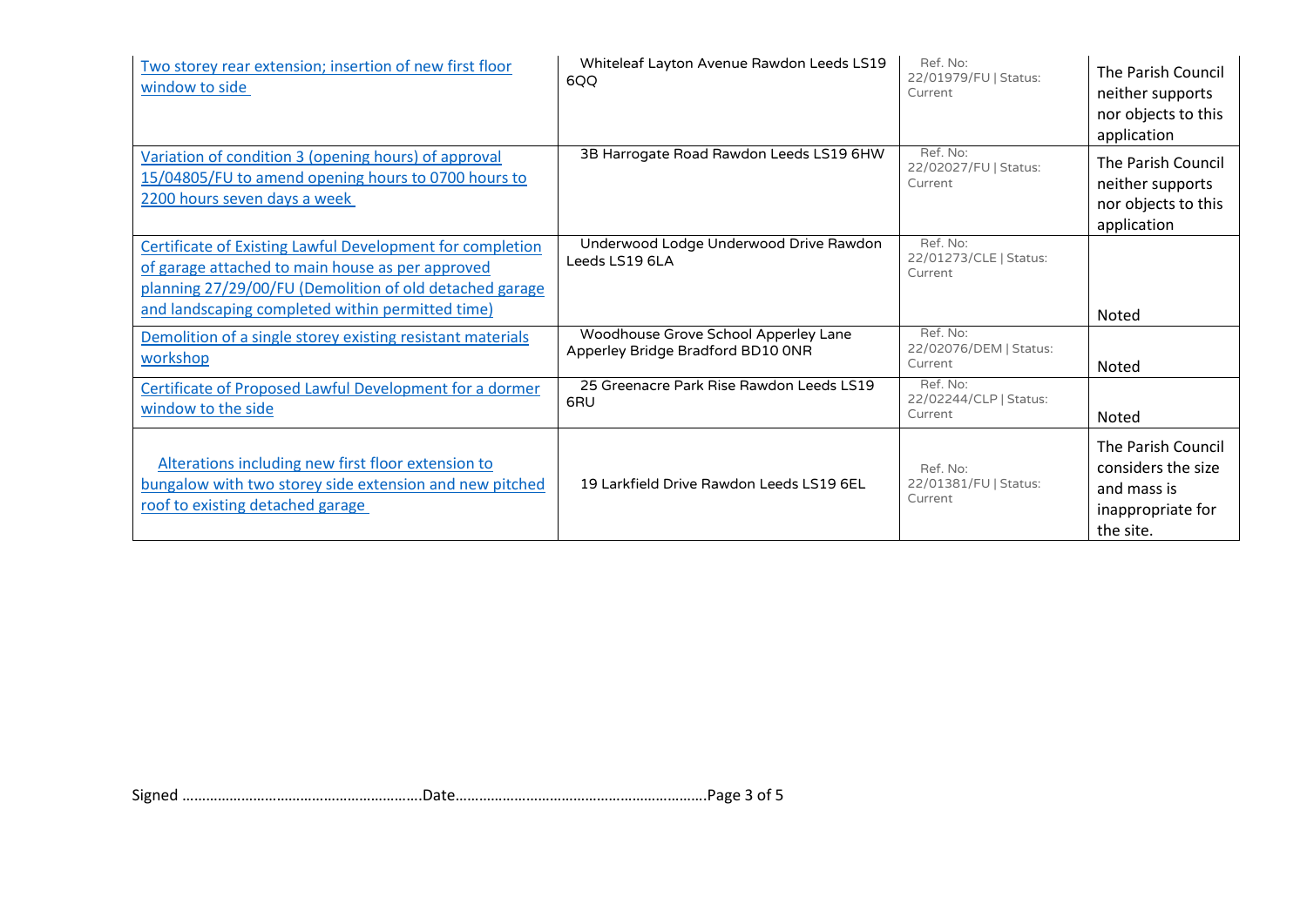# **PL/2021/74 Decisions made by Leeds City Council**

It was **resolved** to note the following decisons

| Description                                                                                                                                       | Address                                                          | Reference                                     | <b>RPC Comment</b>                                                                                                                    | <b>LCC Decision</b> |
|---------------------------------------------------------------------------------------------------------------------------------------------------|------------------------------------------------------------------|-----------------------------------------------|---------------------------------------------------------------------------------------------------------------------------------------|---------------------|
| Certificate of<br><b>Proposed Lawful</b><br>Development for<br>conversion of<br>basement to<br>habitable<br>accommodation and<br>new lower ground | <b>3A Buckstone Drive</b><br>Rawdon Leeds LS19<br>6BB            | Ref. No:<br>21/05859/CLP   Status:<br>Decided |                                                                                                                                       |                     |
| floor window to rear                                                                                                                              |                                                                  |                                               | Noted                                                                                                                                 | Refused             |
| Two storey side<br>extension                                                                                                                      | 11C Carr Lane<br>Rawdon Leeds LS19<br>6PD                        | Ref. No:<br>22/00208/FU   Status:<br>Decided  | The Parish Council neither supports<br>nor objects to this application                                                                | Approved            |
| Single storey rear<br>extension.                                                                                                                  | 4 London Lane<br>Rawdon Leeds LS19<br>6BR                        | Ref. No:<br>22/00270/FU   Status:<br>Decided  | the Parish Council notes that this is<br>situated in the Conservation Area and<br>neither supports nor objects to this<br>application | Approved            |
| Part two storey part<br>single storey<br>extension, with<br>rooflight, to side                                                                    | 30 Layton Lane<br>Rawdon Leeds LS19<br>6RG                       | Ref. No:<br>22/00319/FU   Status:<br>Decided  | The Parish Council neither supports<br>nor objects to this application                                                                | Approved            |
| <b>Single storey</b><br>side/rear extension                                                                                                       | Laurest 4 Larkfield<br>Road Rawdon Leeds<br><b>LS19 6EQ</b>      | Ref. No:<br>22/00677/FU   Status:<br>Decided  | The Parish Council neither supports<br>nor objects to this application                                                                | Approved            |
| Single storey side<br>extension and single<br>storey rear extension                                                                               | <b>Entre Rios Larkfield</b><br>Crescent Rawdon<br>Leeds LS19 6EH | Ref. No:<br>22/00678/FU   Status:<br>Decided  | The Parish Council neither supports<br>nor objects to this application                                                                | Approved            |
| Single storey side<br>extension                                                                                                                   | 5 Apperley Lane<br>Rawdon Leeds LS19<br>6DA                      | Ref. No:<br>22/00712/FU   Status:<br>Decided  | The Parish Council neither supports<br>nor objects to this application                                                                | Withdrawn           |

Signed …………………………………………………….Date……………………………………………………….Page 4 of 5